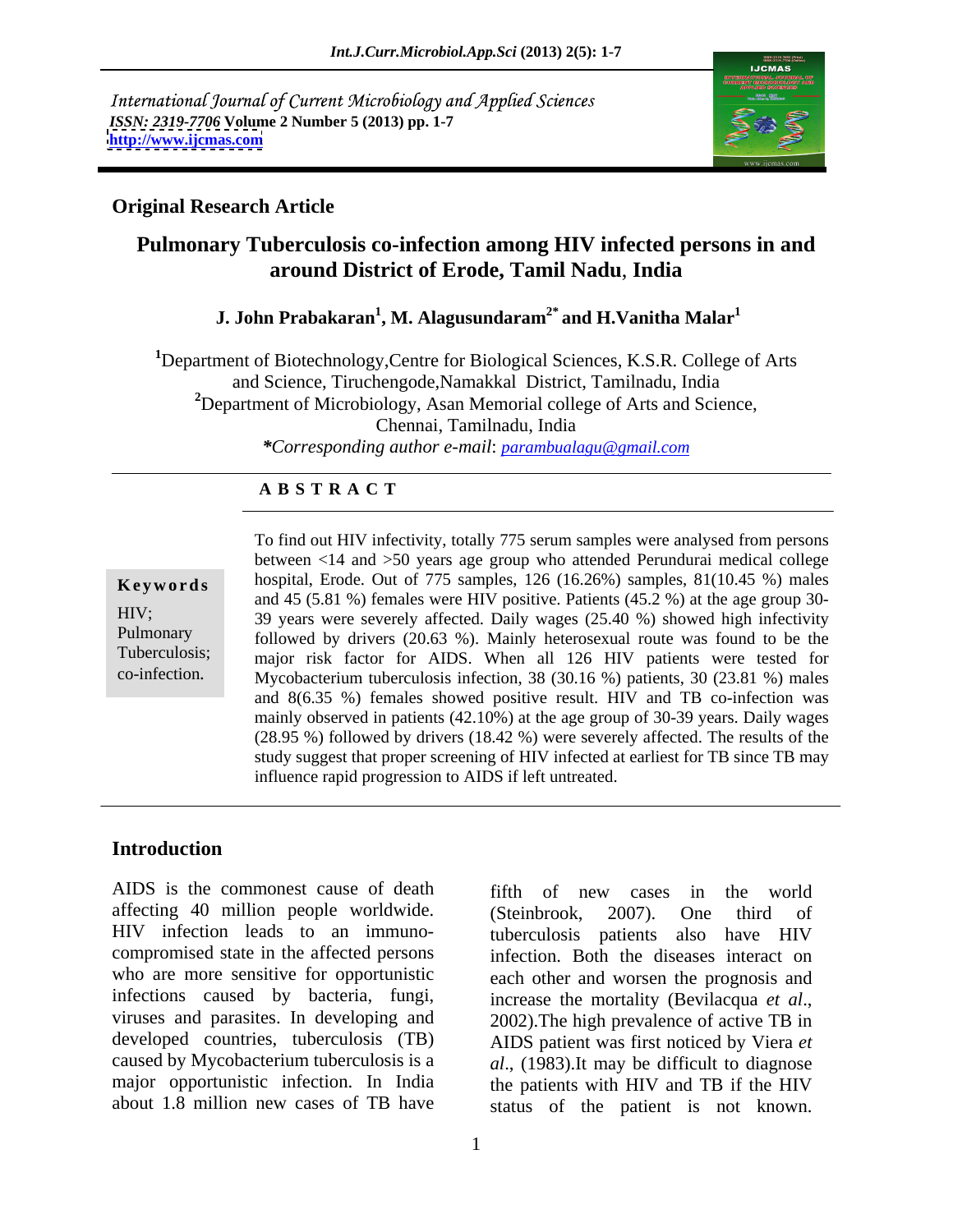Symptoms such as fever, night sweat and recent weight loss may be noticed in the patients but are not specific for TB. The pulmonary tuberculosis in acid fast bacilli exact mechanism and interaction by which tuberculosis accelerates the progression of HIV disease remain unclear. The coinfection of HIV and TB in India varies<br>Results and Discussion widely and many studies have been reported increasing rates reflecting the spread of HIV in the general population (Paranjape *et al.*, 1997., Khare *et al.*, 2001;<br>Chalcaus *et al.*, 2008). The objective of Among them patients at the age group of Chakaya *et al*., 2008). The objective of this study was to find out the HIV pulmonary tuberculosis among HIV infected patients in and around Erode district, Tamilnadu, India.

A total of 775 clinically suspected cases of the contact. 6(4.76%) through blood AIDS with different age groups from  $\frac{\text{concat}}{\text{transfer}}$  or  $\frac{1}{2}$  (2.07%) due to perent to different regions of Erode and its surroundings attending Perundurai and the manufactured was included Medical College Hospital, Tamilnadu, India were analysed. From the persons after counseling, informed consent and background, drug abuse, sexual risk sputum staining, culture test and behaviour and blood transfusion were obtained prior to sample collection. About 2 mL of blood was collected aseptically by centrifugation and tested for antibodies to HIV I and HIV II by using commercial ELISA kits. Samples of all patients which were positive in the initial screening test direction of  $\frac{d}{dx}$  (Table 5). done by HIV TRIDOT ELISA kit (J. Mitra & Co, New Delhi, India) were retested by EIA comb kit (Cambridge Biotech, Maryland, USA) to avoid false positive age group persons especially daily wages<br>result From the confirmed HIV positive and drivers between 30 - 49 vears result. From the confirmed HIV positive patients, sputum was collected and examined for the presence of acid fast bacilli by conventional Zeihl-Neelson staining technique. Radiological analysis

and culture method using Lowenstein- Jenson medium were also used to diagnose negative smear cases.

### **Results and Discussion**

infectivity and the prevalence of  $\frac{\%}{\%}$  interval by 40-49 years age group **Materials and Methods infection** was assertanced in an 120 TH v<br>infected patients, 115 (91.27%) became Of the 775 serum samples analysed, totally 126 persons 81 (10.45 %) males and 45 (5.81 %) females had HIV infection. Among them patients at the age group of 30-39 years showed high infectivity (45.24 %) followed by 40-49 years age group patients (23.81 %) as shown in table 1. As table 2 shows the mainly affected were daily wages (25.40%) followed by drivers (20.63%).When the mode of acquisition of infection was ascertained in all 126 HIV infected with HIV through heterosexual contact, 6(4.76%) through blood transfusion and 5 (3.97%) due to parent to child transmission, No onewas infected with syringe and needle (Table 3).

detailed history including social <sup>positive</sup> patients were confirmed by and allowed to clot .Serum was separated  $HIV/ALDS$  and  $IB$  co-infection. They Pulmonary tuberculosis (PTB) in HIV positive patients were confirmed by sputum staining, culture test and radiological reports. As given in table 4, totally 38 (30.16 %) patients, 30 (23.81 %) males and 8(6.38 %) females showed HIV/AIDS and TB co-infection. They were mainly at the age group of 30-39 years, 11(36.66 %) males and 5 (62.50 %) females. Mainly daily wages (28.95%) and drivers (18.42 %) had both the diseases (Table 5).

> The study results showed sexually active age group persons especially daily wages and drivers between 30 - 49 years involving in various work activities have been affected. Similar results have been already reported (Kumar *et al*., 2002). In contrast to this result, farmers to maximum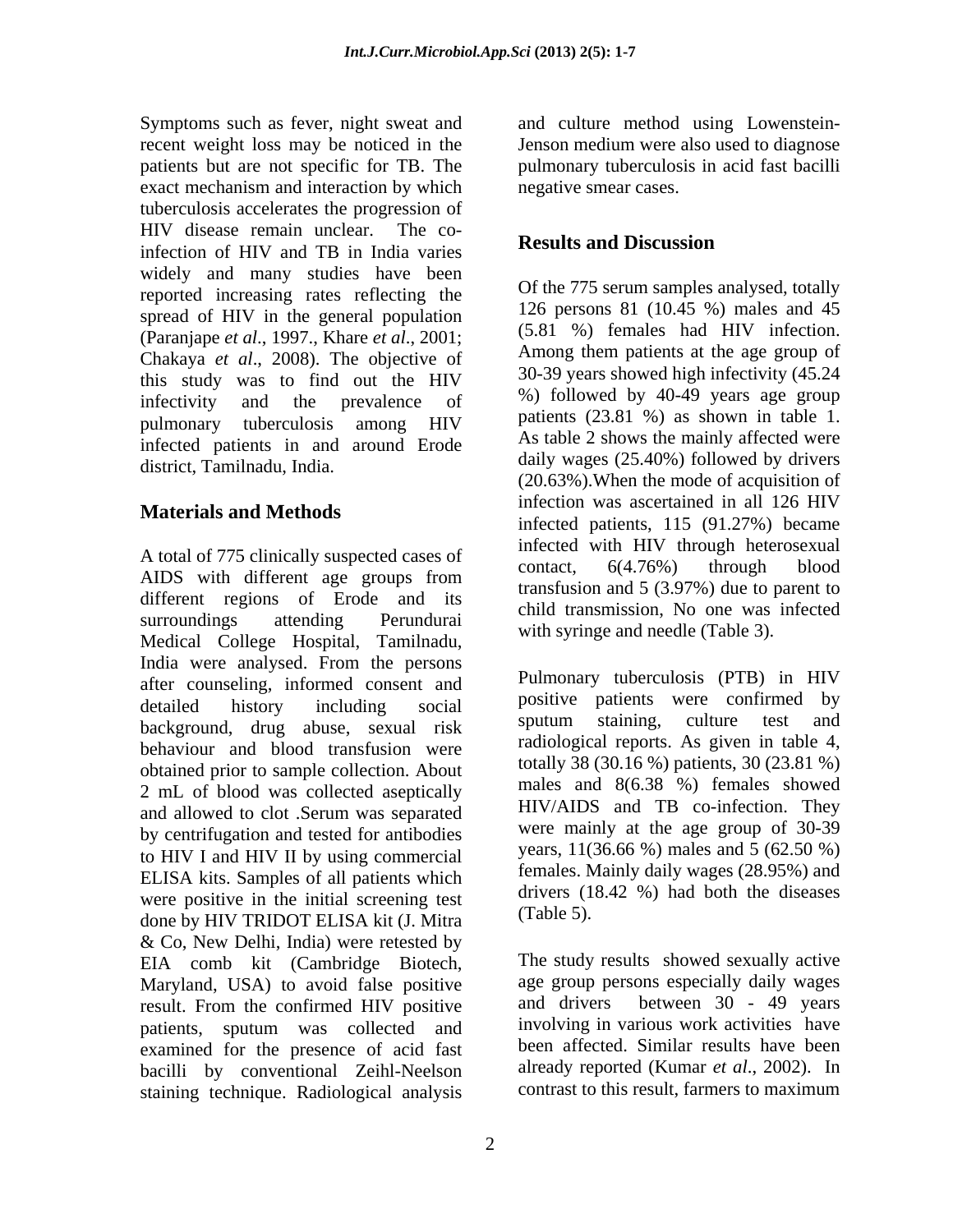| Age          | No. of HIV suspected cases | <b>HIV</b> positive cases |                            |                |
|--------------|----------------------------|---------------------------|----------------------------|----------------|
|              |                            | <b>Males</b>              | <b>Females</b>             | <b>Total</b>   |
| Less than 14 | 131                        | $4(4.94\%)$               | $1(2.22\%)$                | $5(3.66\%)$    |
| $15 - 19$    | 24                         | $\overline{\phantom{0}}$  | 1(2.227%)                  | $1(2.22\%)$    |
| $20 - 24$    | 69                         | $4(4.94\%)$               | 3(6.66%)                   | 7(5.55%)       |
| $25 - 29$    | 77                         | 8(9.87%)                  | $5(11.11\%)$               | $13(10.32\%)$  |
| $30 - 39$    | 186                        |                           | $32(39.51\%)$ 25 (55.55 %) | 57 (45.24 %)   |
| $40 - 49$    | 141                        | 23 (28.39 %)              | 7(15.55%)                  | $30(23.81\%)$  |
| 50 and Above | 147                        | $10(12.34\%)$             | $3(6.66\%)$                | $13(10.32\%)$  |
| <b>Total</b> | 775                        | $81(10.45\%)$             | $45(5.81\%)$               | $126(16.26\%)$ |

# **Table.1** Age / sex distribution of HIV positive cases

**Table.2** Distribution of HIV patients according to occupation

|     | Occupation   No. of Patients   Percentage (%) |
|-----|-----------------------------------------------|
| 32  | 25.40                                         |
| 26  | 20.63                                         |
| 14  | 11.11                                         |
| 20  | 15.87                                         |
| 22  | 17.46                                         |
| 12  | 9.52                                          |
| 126 | <b>100</b>                                    |
|     | Daily Wages                                   |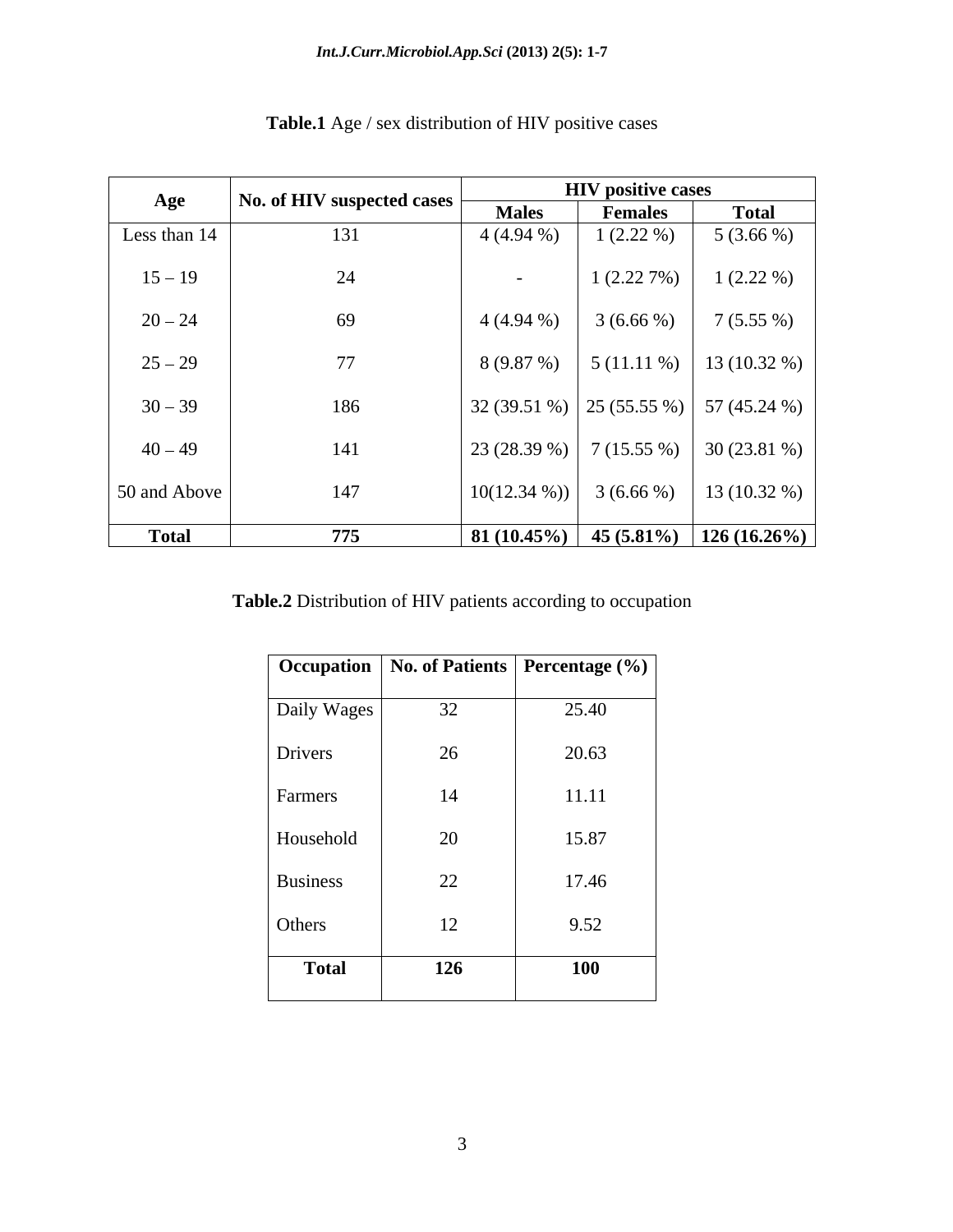| <b>Route of Transmission</b>         |                          | No. of Males   No. of Females | <b>Total</b> |
|--------------------------------------|--------------------------|-------------------------------|--------------|
| Heterosexual                         | 76                       | 39                            | 115(91.27%)  |
| Homosexual                           | $\overline{\phantom{0}}$ | $\sim$                        | $\sim$       |
| Through Blood and Blood Products     |                          | 5                             | 6 (4.76%)    |
| Through Infected Syringe and Needles | $\sim$                   | $\overline{\phantom{0}}$      | $\sim$       |
| <b>Parent to Child Transmission</b>  | $\overline{4}$           |                               | $5(3.97\%)$  |
| Other                                | $\overline{\phantom{0}}$ | $\overline{\phantom{0}}$      | $\sim$       |
| Not Specified                        | $\overline{\phantom{0}}$ | $\overline{\phantom{0}}$      | $\sim$       |
| <b>Total</b>                         | 81                       | 45                            | 126          |

| <b>3</b> Route of transmission in HIV $\mu$<br>1`able.3 | $-250$<br>positive<br>$\mathbf{v}$ uvv |  |  |  |
|---------------------------------------------------------|----------------------------------------|--|--|--|
|---------------------------------------------------------|----------------------------------------|--|--|--|

# **Table. 4** Age / sex distribution of HIV positive tuberculosis patients

| Age (in years) | No. of HIV positive | <b>No. of HIV Positive Tuberculosis</b> |                                       |                          |  |
|----------------|---------------------|-----------------------------------------|---------------------------------------|--------------------------|--|
|                | undergoing TB test  | <b>Males</b>                            | <b>Females</b>                        | <b>Total</b>             |  |
| Less than 14   | 5                   | $\overline{\phantom{0}}$                | $\sim$<br>$\overline{\phantom{0}}$    | $\overline{\phantom{0}}$ |  |
| $15 - 19$      |                     | $\overline{\phantom{0}}$                |                                       | $\overline{\phantom{0}}$ |  |
| $20 - 24$      | $\overline{7}$      | $1(3.33\%)$                             | $\overline{\phantom{0}}$              | $1(2.63\%)$              |  |
| $25 - 29$      | 13                  | $4(13.33\%)$                            | $\sim$<br>$5(62.5\%)$<br>$3(37.50\%)$ | 4(10.53%)                |  |
| $30 - 39$      | 57                  | 11 $(36.66\%)$                          |                                       | $16(42.10\%)$            |  |
| $40 - 49$      | 30                  | $9(30.00\%)$                            |                                       | 12(31.57%)               |  |
| 50 and Above   | 13                  | $5(16.66\%)$                            | $\sim$                                | $5(13.16\%)$             |  |
| <b>Total</b>   | 126                 | $30(23.81\%)$                           | $8(6.35\%)$                           | 38 (30.16%)              |  |
|                |                     |                                         |                                       |                          |  |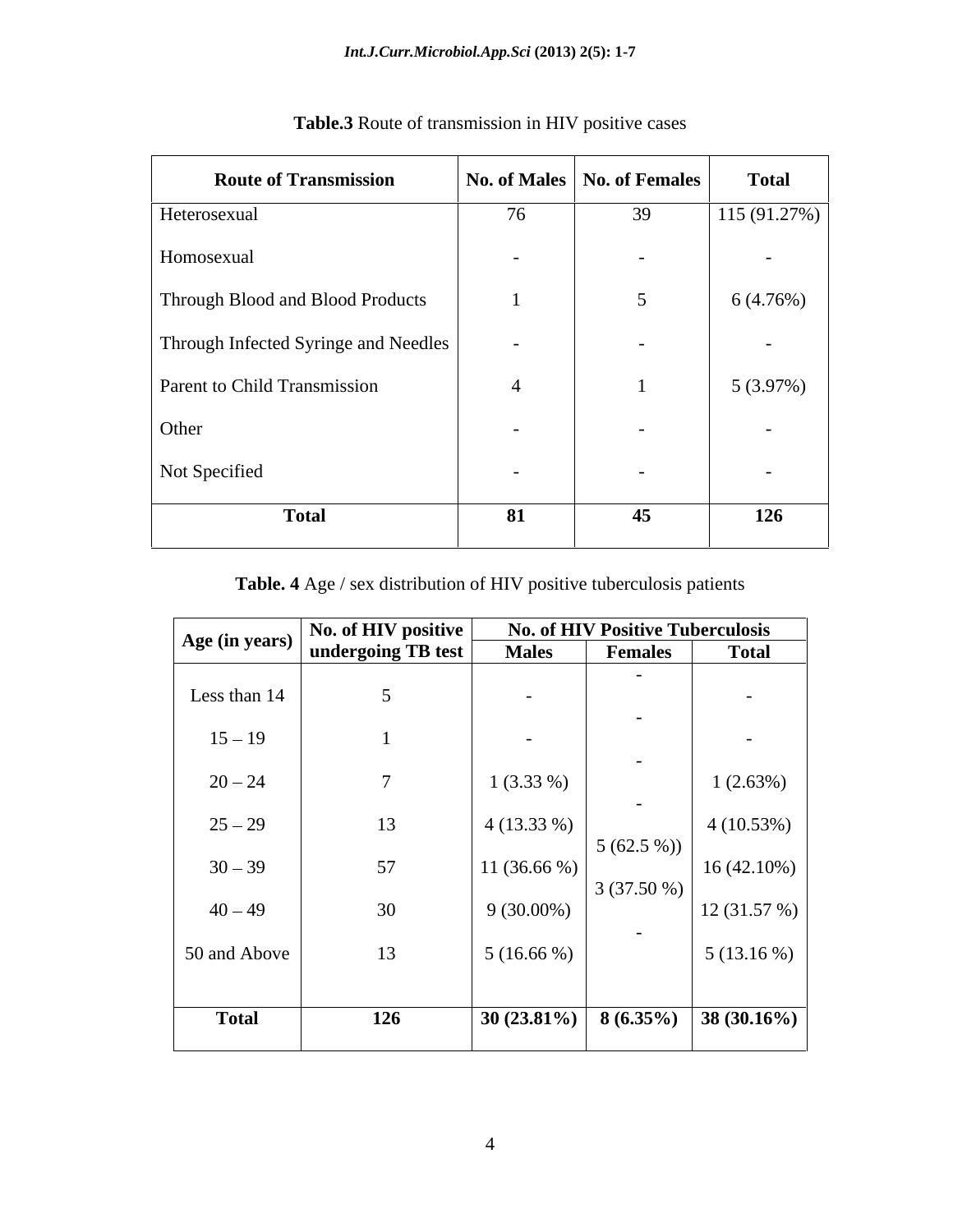extent and drivers to less extent have been loss, chest pain, lymphadenitis, head ache, reported to get infection with HIV vomiting and convulsions should be (Rajasekaran *et al*.,2000). Dhungana *et al*., (2008) reported high TB cases in HIV positive persons with 21-30 age group and show that PTB is more common in HIV no significant relationship between gender infected who got the disease by and TB. Heterosexual (91.27 %) route acted as a risk factor in our study in contrast to homosexual (80 %) as risk

TB causes a major health problem in the negative sputum smears. X-ray with the previous studies carried out at Vellore (16 %) by Chacko *et al*., (1995) and at South-India and Cuttack (25 %) by Dash *et al*., (2004). The high rate of PTB in HIV cases is mainly attributed to the weak immune system brought by HIV

The poverty, illiteracy and high cost of childhood (Narain, *etal.*, 2002). anti TB drugs for the proliferation of TB are the causes for tuberculosis. dormant and persist in unfavourable drugs. Cheap and quick antibodies based diagnostic tools are lacking nowadays to detect the disease. Culture method takes as (Sahai,2004). HIV patients with the weeks ,fever more than 2-3 weeks, weight

suspected of having TB (Swaminathan,2002). Our data clearly show that PTB is more common in HIV infected who got the disease by heterosexual contact.

factor (Chaisson *et al.*, 1987). These results endemic presence of Mycobacterium are due to the differences in their tuberculosis. Mycobacterial blood culture occupation and source. HIV affects CD4+ appears to be a useful diagnostic tool in T-lymphocytes. When CD4+ count falls the early diagnosis of TB in HIV positive below 400/ microlitre, the patient develops persons because acid fast staining cannot early opportunistic infections show the organism in the sputum when (Chakraborty and Charaborty, 2000). they are in latent stage (David *et al*.,2004). developing countries and claims about 3 abnormalities which are not specific for million persons world wide each year. Our TB are even more non-specific in HIV study shows 16 (42.10 %) had HIV and infected patients. PTB infections due to PTB co-infection. This is high compared other opportunistic pathological organisms Tuberculosis in HIV patients is due to the HIV patients are more likely to have negative sputum smears. X-ray must be evaluated (Hira, 2001).

infection. Conserved Treatment Short-Course Mycobacterium tuberculosis can be conditions in the presence of anti-TB combined use of a protease inhibitor i.e. long as 6-8 weeks. But the molecular preventive therapies are effective in technique PCR has been reported 100% specific and 83% sensitive for PTB infected HIV persons especially adults, symptoms such as cough more than 2 progression to AIDS could not be The worsening TB epidemics in India require urgent and effective attention. Countries with high prevalence of TB need proper implementation of Directly Observed Treatment Short-Course (DOTS) and BCG vaccination in early childhood (Narain, *etal.,* 2002). Antiretroviral therapy is essential for reducing the number of deaths from tuberculosis that is related to HIV infection (Williams *et al*., 2005). The anti HIV drug with rifampicin is regarded as contraindication for the treatment (Nagai, 2003). Even though the TB reducing the incidence of TB for the infected HIV persons especially adults, their benefit of delaying HIV disease observed (Lim *et al*., 2006).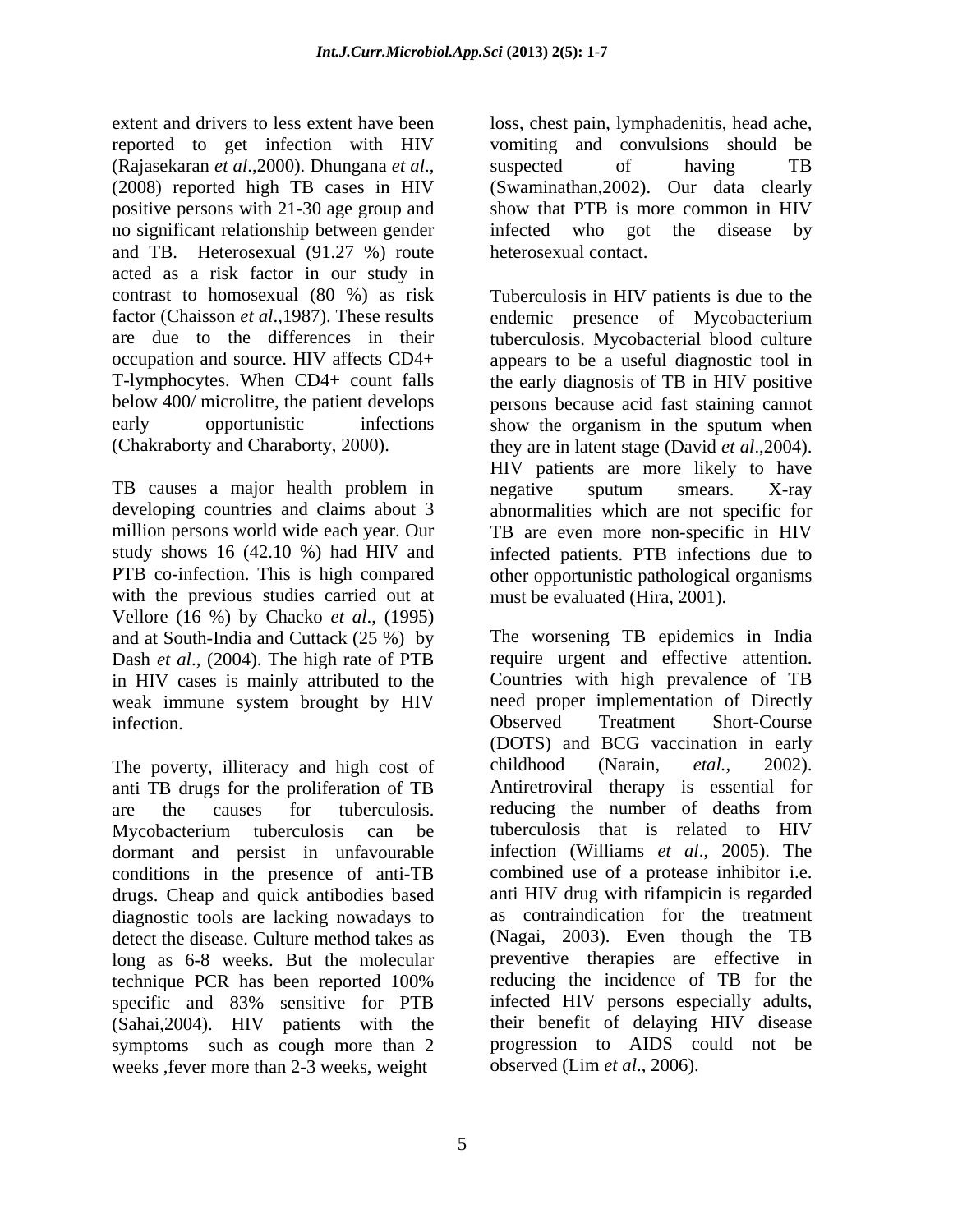In conclusion the present study shows 30- 39 years old drivers and daily wages are severely affected with TB and HIV coproper screening of HIV positive cases for tuberculosis and proper treatment in order

- Bevilacqua, S., C. Rabaud and May, T. 2002. HIV-tuberculosis co-infection. J.J. Ellner,<br>Ann Med Interna 153:113.118 C.C. 2006. Ann. Med. Interne. 153:113-118.
- Chacko, S., T.J. John , P.G. Babu, M. Jacob, A. Kaur and Mathai, D. 1995. Clinical profile of AIDS in India: a review of 61 cases. J .Assoc.
- Echenberg and Hopwell, P.C. 1987. <sup>48:153</sup><br>Tuberculosis in patients with acquired Kumar, P., Niraj Sharma, N.C. Sharma immunodeficiency syndrome. Clinical features response to therapy and survival. Am. Rev. Respir. Dis. 136:570. Dis. Allied Sci. 44:155-159.
- Chakaya, J., M. Uplekar, J. Mansoer, A. Kutwa, G. Karanja, V. Ombeka, D. Nijiru, D. Kibuga and Sitienei, J. 2008. Public-private mix for control of strategies ind.<br>tuberculosis and TR-HIV in Nairobi Paraniape, R.S., Kenya:outcomes, opportunities and obstacles. Int.J. Tuberc Lung Dis. Khatavkar<br>12:1274.8 Gadkari onelation the present study hows 30.<br>
Cheling Mycobactereonia for period video Tayles and HIV to Mean (1923-2023-2026).<br>
Series and HIV to Mean (1924) and HIV to Mean (1924) and HIV infected person of the series and prope
- 2000. Tuberculosis and HIV illness. J. Indian. Med. Assoc.98:103-106.
- Dash, B.K., and Panigrahi ,S.R. 2004. Extra-pulmonary lesions among HIV positive TB individuals and response to chemotherapy. Ind. J. Tub. 47:245-
- 

diagnosing tuberculosis. Indian. J. Med. Res. 119:259-266.

- infection. The results strongly emphasize Dhungana,G.P., P. Chimire, S. Sharma to prevent rapid progression to AIDS. Kathmandu. Nepal. Med. Coll. J. and Rijal, B.P. 2008. Tuberculosis coinfection in HIV infected persons of 10:96-99.
- **References** pulmonary tuberculosis .Current .Med. Hira, H.S., 2001. Impact of HIV on J. North Zone. 7:62-64.
	- Lim, H.J., A. Okwera, H. MayanjaKizza, J.J. Ellner, R.D.Mugerwa and Whalen, C.C. 2006.
	- Effect of Tuberculosis preventive therapy on HIV d isease progression and survival in HIV infected adults. HIV. Clin. Trials.7:172-183.
- Physici.India. 43:535-538. Khare, K.C., 2001. HIV seropositivity in Chaisson, R.E., G.E. Schecter, C.P. pulmonary tuberculosis patients in Theuer, G.W. Rutherford, D.F. Indore, Madhya Pradesh. Ind.J. Tub.<br>Echanhers and Honyell P.C. 1987 48:153. Indore, Madhya Pradesh. Ind.J. Tub. 48:153.
	- Tuberculosis in patients with acquired<br>
	immunodeficiency syndrome Clinical and Rajan Babu, T.B. 2002. Clinical Kumar, P., Niraj Sharma, N.C. Sharma and Rajan Babu, T.B. 2002. Clinical profile of Tuberculosis in patients with HIV infection/AIDS. Indian. J. Chest.
		- Nagai, H., 2003. HIV infection and tuberculosis. Kekkaku. 78:45-49.
	- Muthama , Kimuup, J. Odhiambo, H. Narain , J.P., E. Pontali and Tripathy, S.<br>Nijiru D. Kibuga and Sitienei J. 2008. 2002. Epidemiology and control Narain ,J.P., E. Pontali and Tripathy, S. 2002.Epidemiology and control strategies .Ind. J .Tub. 49:3-6.
- tuberculosis and TB-HIV in Nairobi, Paranjape, R.S., S.P. Tripathy, P.A.<br>Kenya:outcomes opportunities and Menon, S.M. Mehendale, P. 12:1274-8. Gadkari and Rodrigues, J.J. 1997. Chakraborty, M.S., and Charaborty, A. Increasing trends of HIV 2000 Tuberculosis and HIV illness I seroprevalence among pulmonary S.P. Tripathy, P.A. Menon , S.M. Mehendale , P. Khatavkar, D.R. Joshi, U. Patil, D.A. Increasing trends of HIV seroprevalence among pulmonary tuberculosis patients in Pune. India. Indian. J. Med. Res. 106: 207-211.
- 246. of HIV infection in patients with David,S.T., U. Mukundan, K.N. tuberculosis in rural south India. Ind. J. Rajasekaran, S., A. Uma, S. Kamakshi , D. Jeyaganesh, A. Senthamizhchelvan , S. Savithri and Giopinathan. 2000.Trend Tub. 47:223.